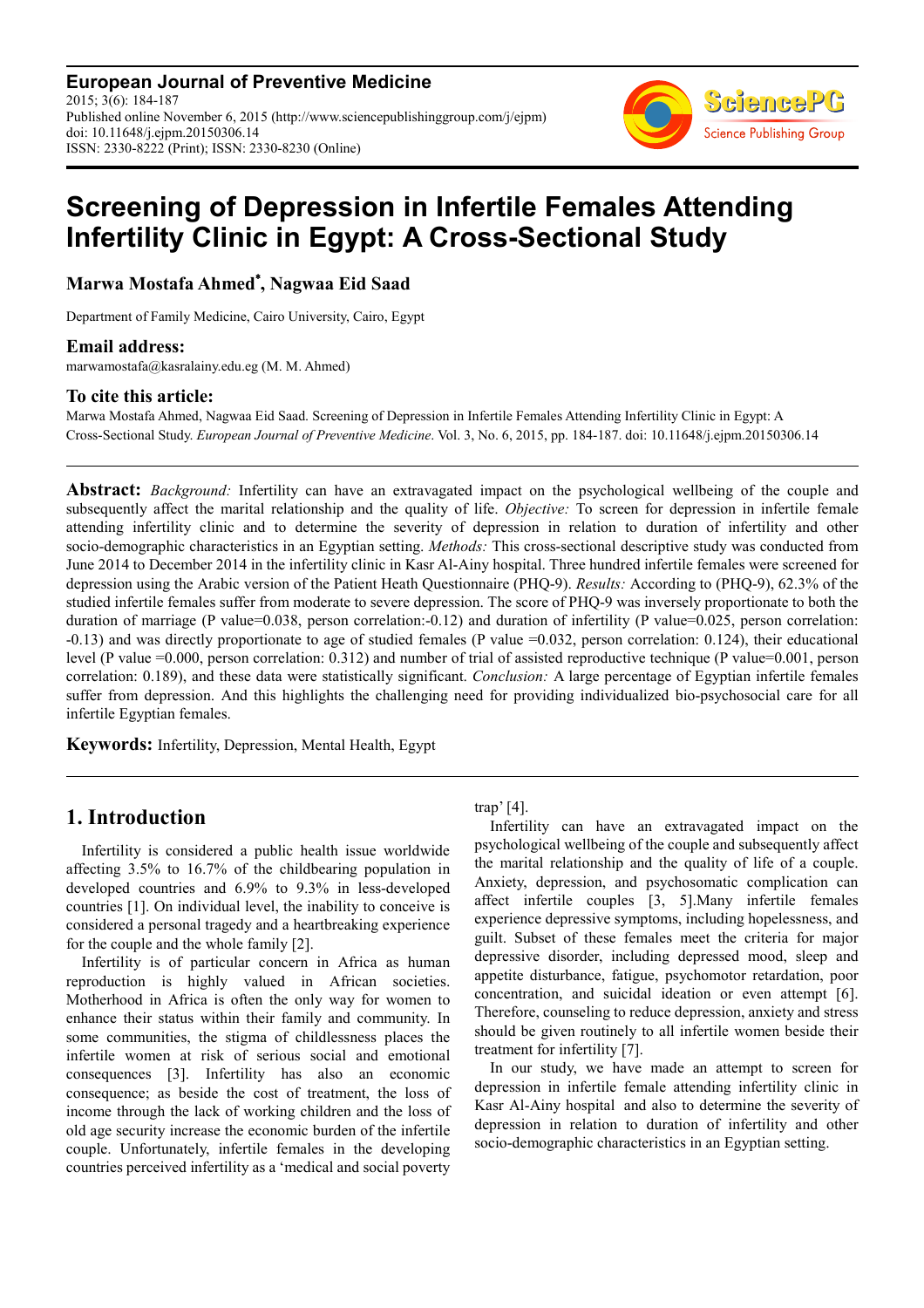# **2. Methods**

#### *2.1. Study Setting and Population*

This cross-sectional descriptive study was conducted from June 2014 to December 2014 in the infertility clinic in kasr al ainy hospital which is considered one of the largest public hospitals in Egypt. In order to be enrolled, respondents should have met the definition of infertility defined as the inability of a sexual active non-contraceptive using woman to have a live birth after 12 or more months of regular sexual intercourse. Any female diagnosed with secondary infertility was excluded from the study.

#### *2.2. Sampling*

Using Epi Info 7, sample size was calculated using the following input: prevalence of depression among infertile females was 62% according to a study done by Alhassan et al. in 2014 [8], significant level of 0.05 and power of 90%, the total sample size was 255 participants. The sample size was increased to include 300 infertile females.

#### *2.3. Data Collection*

#### *2.3.1. The First Step*

Following consent, participants completed an interview that includes demographic data and medical history including: duration of infertility, investigations done, primary cause of infertility and whether trial of assisted reproductive technique was done. All study participants were asked if they feel safe in their marriage.

#### *2.3.2. The Second Step*

Screening for depression was done using the Arabic version of the Patient Heath Questionnaire (PHQ-9) [9]. The questionnaire consists of nine questions which focus on different symptoms of depressive disorder. The PHQ-9 scores each of the 9 DSM-IV criteria as "0" (not at all) to "3" (nearly every day). A PHQ-9 score  $>$  or  $=$  10 had a sensitivity of 88% and a specificity of 88% for major depression. PHQ-9 scores of  $5-9$ ,  $10-14$ ,  $15-19$ , and  $>20$  represented mild, moderate, moderately severe, and severe depression [10].

#### *2.4. Statistical Analysis*

The collected data were statistically analyzed using statistical Package for Social Sciences (SPSS) version 16. Data were statistically described in terms of Mean, ± Standard Deviation  $(\pm SD)$  or Frequencies (Number of cases) and percentages when appropriate. For comparing categorical data, Chi square  $(X^2)$  test was performed. Fisher Exact test was used instead when the expected frequency is less than 5. P value less than 0.05 was considered statistically. Pearson's correlation coefficient was used to assess the correlation between the quantitative variables. Correlation was mild if correlation coefficient (r) was less than 0.3, moderate if  $0.7 \ge$ r≥0.3, powerful if more than 0.7.

#### *2.5. Ethical Approvals*

Ethical approval was obtained from the Research Committee of Cairo University. Written consents were taken from all participants after explaining the objectives of the work. Confidentiality was guaranteed on handling data base and questionnaires forms according to Helsinki declaration of biomedical ethics.

### **3. Results**

Three hundred infertile females were included in the study; their age ranged from 17 to 40. The mean age was 27.72years  $(\pm 5.12)$ . Around 10% of participants were illiterate, while 33% were university graduate. More than half of them were housewives and 37.7% of them were living in extended families.

According to (PHQ-9) 6% of the studied infertile females were severely depressed and 21% of them suffered from moderate severe depression (Figure 1). There was significant relation between severity of depression and age of studied females, type of family, occupation, and duration of marriage and infertility, feeling safe in their marriage, whether their husband performed any investigations or not, primary cause of infertility and trial of assisted reproductive technique. (Table 1).



*Figure 1. Degree of depression among infertile females.* 

The score of PHQ-9 was inversely proportionate to both the duration of marriage (P value=0.038, person correlation: -0.12) and duration of infertility (P value=0.025, person correlation: -0.13) and was directly proportionate to age of studied females (P value =0.032, person correlation: 0.124), their educational level (P value =0.000, person correlation: 0.312) and number of trial of assisted reproductive technique (P value=0.001, person correlation: 0.189), and these data were statistically significant.

### **4. Discussion**

In Egypt, like any other developing countries, children are highly valued for cultural, social and economic reasons. Therefore, the diagnosis of infertility places a huge burden on the infertile couple especially the female who is usually the one who take all the blame for not having children. These societal pressures have a negative impact on the psychological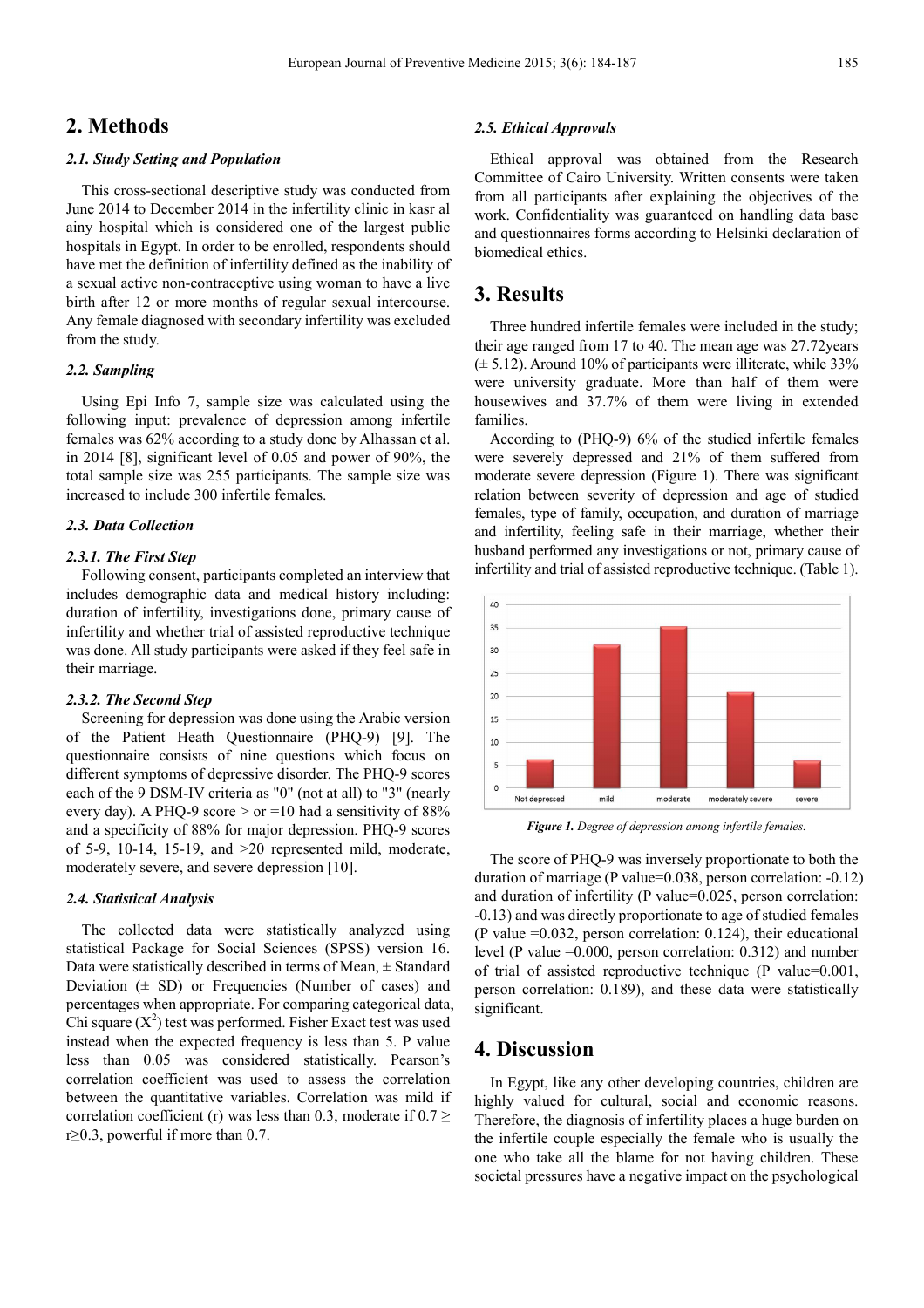state of the infertile female. This was evident in our study where 62.3% of the studied infertile females suffer from moderate to severe depression. This finding is consistent with the work of Alhassan et al. in 2014 [8] were 62% of infertile females suffered from depression in Ghana. This percent is lower than the findings of Ahmed et al. in 2014 [5], where 26% and 74% of the recruited infertile females suffered mild to

moderate and moderate to severe depression respectively. This percent is higher than other studies done in Riyad (53.8%) [11] and Iran (40.8%) [12].This difference in the prevalence of depression among the studied infertile females may be due to the difference of perception of infertility among different cultures. In addition, the discrepancy between the used instruments may account for this variation.

*Table 1. Relation between severity of depression and different variables.* 

|                                          | $No(n=42)$       |                  | Mild $(n=59)$      |                | Moderate (n=77) |                  | Moderately severe (n=69) |                  | Severe $(n=53)$  |                  | p value  |
|------------------------------------------|------------------|------------------|--------------------|----------------|-----------------|------------------|--------------------------|------------------|------------------|------------------|----------|
|                                          | N                | $\frac{0}{0}$    | $\overline{\bf N}$ | $\frac{0}{0}$  | $\mathbf N$     | $\frac{0}{0}$    | $\mathbf N$              | $\frac{0}{0}$    | ${\bf N}$        | $\frac{0}{0}$    |          |
| Age                                      |                  |                  |                    |                |                 |                  |                          |                  |                  |                  |          |
| <21                                      | $\boldsymbol{0}$ | $\boldsymbol{0}$ | 14                 | 56             | 8               | 32               | 3                        | 12               | $\boldsymbol{0}$ | $\boldsymbol{0}$ |          |
| $21 - 30$                                | $\overline{7}$   | 3.8              | 54                 | 29.7           | 80              | 44               | 31                       | 17               | 10               | 5.5              | $0.000*$ |
| $>30$                                    | 12               | 12.9             | 26                 | 28             | 18              | 19.4             | 29                       | 31.2             | 8                | 8.6              |          |
| Type of family                           |                  |                  |                    |                |                 |                  |                          |                  |                  |                  |          |
| Extended                                 | 5                | 4.4              | 46                 | 40.7           | 41              | 36.3             | 18                       | 15.9             | 3                | 2.7              | $0.019*$ |
| Nuclear                                  | 14               | 7.5              | 48                 | 25.7           | 65              | 34.8             | 45                       | 24.1             | 15               | 8                |          |
| Occupation                               |                  |                  |                    |                |                 |                  |                          |                  |                  |                  |          |
| Housewife                                | 15               | 8.9              | 56                 | 33.3           | 73              | 43.5             | 16                       | 9.5              | 8                | 4.8              |          |
| Employed                                 | $\overline{4}$   | $\overline{3}$   | 38                 | 28.8           | 33              | 25               | 47                       | 35.6             | 10               | 7.6              | $0.000*$ |
| Duration of marriage                     |                  |                  |                    |                |                 |                  |                          |                  |                  |                  |          |
| $0 - 5$                                  | $\overline{7}$   | 3.9              | 57                 | 31.8           | 59              | 33               | 38                       | 21.2             | 18               | 10.1             |          |
| $>5-10$                                  | $\mathbf{0}$     | $\mathbf{0}$     | 25                 | 28.4           | 44              | 50               | 19                       | 21.6             | $\boldsymbol{0}$ | $\boldsymbol{0}$ |          |
| $>10-15$                                 | 12               | 38.7             | 11                 | 35.5           | $\mathfrak{Z}$  | 9.7              | 5                        | 16.1             | $\boldsymbol{0}$ | $\overline{0}$   | $0.000*$ |
| $>15$                                    | $\overline{0}$   | $\overline{0}$   | $\mathbf{1}$       | 50             | $\mathbf{0}$    | $\boldsymbol{0}$ | $\mathbf{1}$             | 50               | $\boldsymbol{0}$ | $\boldsymbol{0}$ |          |
| Duration of infertility                  |                  |                  |                    |                |                 |                  |                          |                  |                  |                  |          |
| $0 - 5$                                  | $\overline{7}$   | 3.4              | 68                 | 32.7           | 73              | 35.1             | 42                       | 20.2             | 18               | 8.7              |          |
| $>5-10$                                  | $\overline{7}$   | 10.6             | 14                 | 21.2           | 30              | 45.5             | 15                       | 22.7             | $\boldsymbol{0}$ | $\boldsymbol{0}$ |          |
| $>10-15$                                 | 5                | 20               | 12                 | 48             | $\overline{3}$  | 12               | 5                        | 20               | $\boldsymbol{0}$ | $\overline{0}$   | $0.001*$ |
| $>10-15$                                 | $\mathbf{0}$     | $\overline{0}$   | $\boldsymbol{0}$   | $\mathbf{0}$   | $\mathbf{1}$    | 100              | $\boldsymbol{0}$         | $\overline{0}$   | $\boldsymbol{0}$ |                  |          |
| Feeling safe in marriage                 |                  |                  |                    |                |                 |                  |                          |                  |                  |                  |          |
| never                                    | $\overline{7}$   | 17.9             | 4                  | 10.3           | 25              | 64.1             | 3                        | 7.7              | $\boldsymbol{0}$ | $\boldsymbol{0}$ |          |
| rare                                     | $\theta$         | $\mathbf{0}$     | $\mathbf{1}$       | 2.3            | 28              | 65.1             | 11                       | 25.6             | 3                | $\overline{7}$   |          |
| sometimes                                | $\mathbf{0}$     | $\mathbf{0}$     | 12                 | 2.4            | $\mathbf{0}$    | $\boldsymbol{0}$ | 31                       | 62               | $\tau$           | 14               | $0.000*$ |
| often                                    | $\mathbf{0}$     | $\mathbf{0}$     | 8                  | 100            | $\mathbf{0}$    | $\boldsymbol{0}$ | $\boldsymbol{0}$         | $\overline{0}$   | $\boldsymbol{0}$ | $\boldsymbol{0}$ |          |
| always                                   | 12               | 7.5              | 69                 | 43.1           | 53              | 33.1             | 18                       | 11.3             | 8                | 5                |          |
| Husband perform any investigation        |                  |                  |                    |                |                 |                  |                          |                  |                  |                  |          |
| no                                       | 19               | 6.5              | 91                 | 31.1           | 102             | 34.8             | 63                       | 21.5             | 18               | 6.1              | 0.454    |
| yes                                      | $\mathbf{0}$     | $\overline{0}$   | $\overline{3}$     | 42.9           | $\overline{4}$  | 57.1             | $\mathbf{0}$             | $\boldsymbol{0}$ | $\boldsymbol{0}$ | $\overline{0}$   |          |
| Responsible for infertility              |                  |                  |                    |                |                 |                  |                          |                  |                  |                  |          |
| wife                                     | 16               | $\overline{7}$   | 85                 | 37             | 79              | 34.3             | 40                       | 17.4             | 10               | 4.3              |          |
| husband                                  | $\mathbf{1}$     | 20               | $\overline{0}$     | $\overline{0}$ | $\mathbf{1}$    | 20               | 3                        | 60               | $\boldsymbol{0}$ | $\overline{0}$   | $0.003*$ |
| Wife and husband                         | $\overline{2}$   | 3.3              | 8                  | 13.3           | 23              | 38.3             | 19                       | 31.7             | $\,$ 8 $\,$      | 13.3             |          |
| Didn't know                              | $\theta$         | $\overline{0}$   | $\mathbf{1}$       | 20             | $\overline{3}$  | 60               | $\mathbf{1}$             | 20               | $\mathbf{0}$     | $\overline{0}$   |          |
| Trial of Assisted reproductive technique |                  |                  |                    |                |                 |                  |                          |                  |                  |                  |          |
| yes                                      | 5                | 8.6              | 10                 | 17.2           | 17              | 29.3             | 26                       | 44.8             | $\boldsymbol{0}$ | $\boldsymbol{0}$ | $0.000*$ |
| no                                       | 14               | 5.8              | 84                 | 34.7           | 89              | 36.8             | 37                       | 15.3             | 18               | 7.4              |          |

In our study, there was positive correlation between depression score and age. Also Ogawa et al. in 2011 [13] and Alhassan et al. in 2014 [8] found that as age increased, participants exhibited a greater tendency towards depression. The perception of infertile females that their chances of having a baby decrease with age, put them under psychological pressure which could have contributed to this high score of depression as noted in the current study. In addition, there was positive correlation between depression score and educational level. On the other hand, Alhassan et al. [8] reported a negative correlation with educational level as women who attained higher education had lower depression scores. This discrepancy may be due to the difference in the educational level between the participant females in both studies.

It was found that the score of depression is inversely proportional to the duration of marriage and hence the duration after the diagnosis of infertility is made. Results of different studies about relationship of duration of infertility depression were not similar. Ahmed et al. in 2014 [5] reported a direct relation between depression score and duration of infertility. This was not the case in the study done by Ogawa et al. in 2011 [13] where there was no relation between the duration of infertility and depression score. The difference between these studies may be due to the fact that the infertile female in our study suffered from longer duration of infertility. In addition, it may be due to cultural difference, as in Egypt, the societal pressure reaches its peak during the early years of marriage. Moreover, the coping mechanisms of infertile females can differ from country to country.